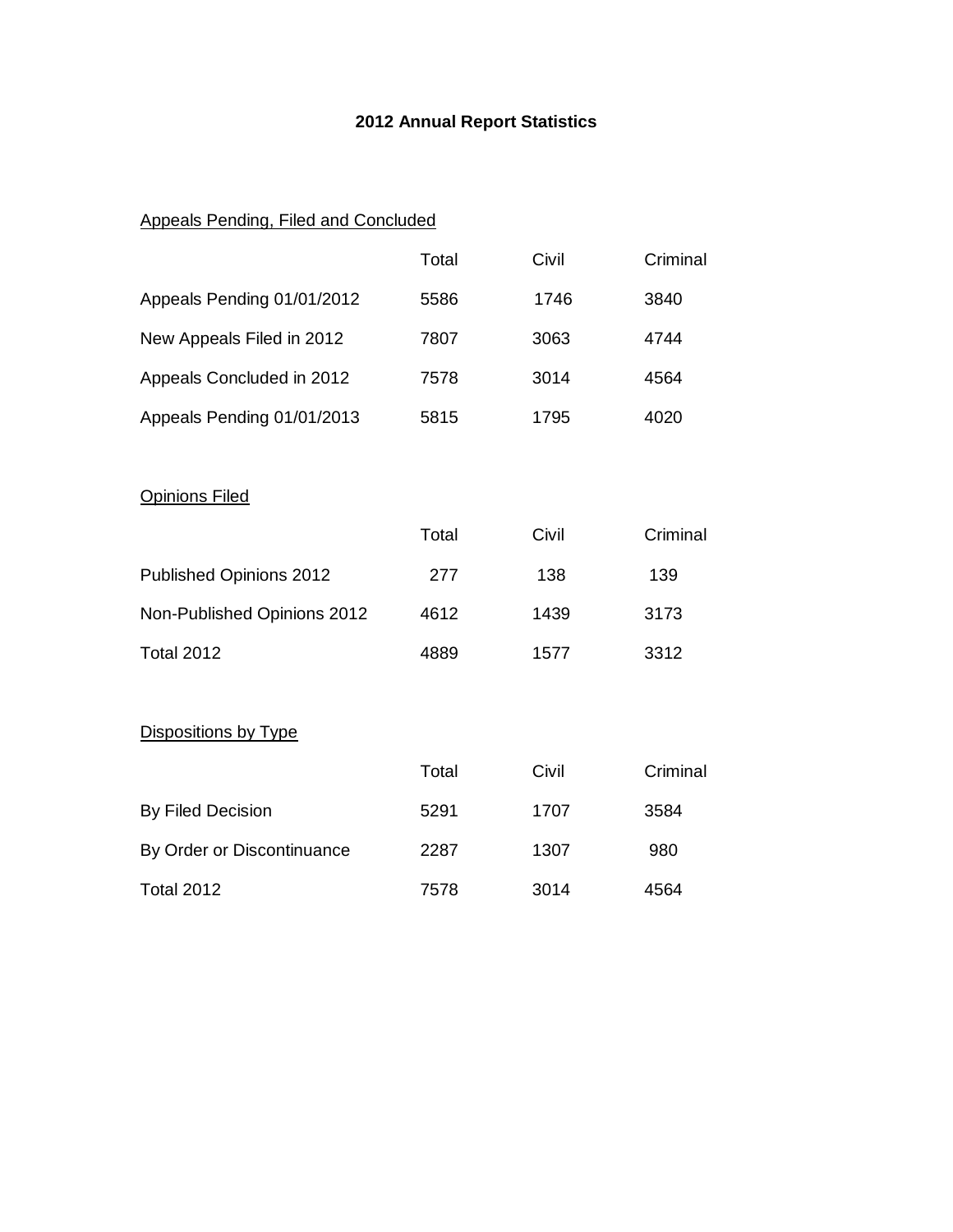| Median Number of Days to Disposition for Appeals Concluded in 2012 |  |  |  |
|--------------------------------------------------------------------|--|--|--|
|--------------------------------------------------------------------|--|--|--|

| From Superior Court docket date for all<br>appeals                                    | 245 |
|---------------------------------------------------------------------------------------|-----|
| From Superior Court docket date for<br>appeals disposed by order or<br>discontinuance | 70  |
| From Superior Court docket date for<br>appeals disposed by filed decision             | 297 |
| From original record filing date for appeals<br>disposed by filed decision            | 216 |
| From filing date of last brief filed                                                  | 105 |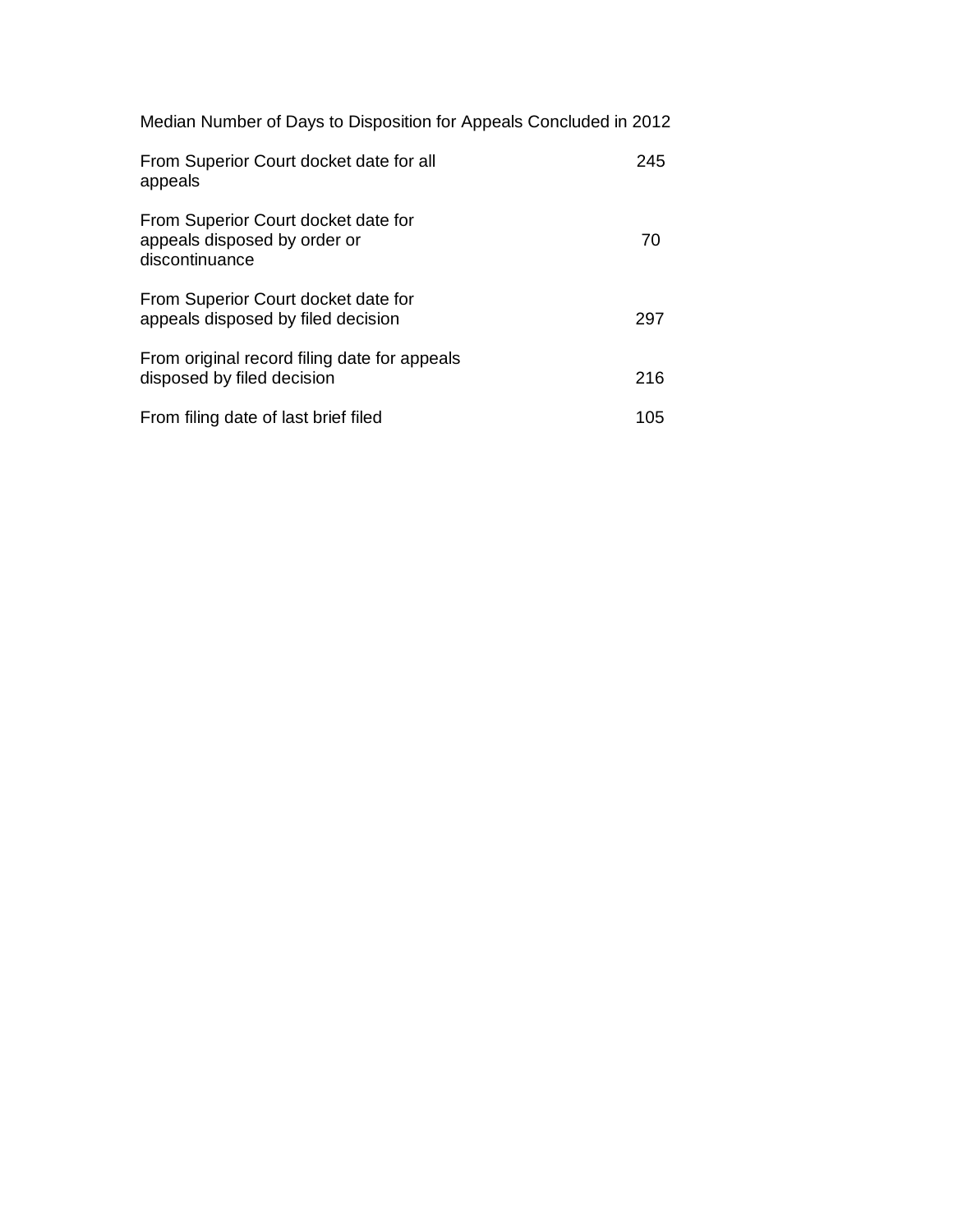## Superior Court Treatment of Cases from Courts of Common Pleas 2012

|                                       | Cases<br>Decided by<br>Published<br>Opinions | $\%$ | <b>Cases Decided</b><br>by Unpublished<br>Opinions | $\%$ | Total<br>All<br>Cases | %    |
|---------------------------------------|----------------------------------------------|------|----------------------------------------------------|------|-----------------------|------|
| Affirmed                              | 180                                          | 57.9 | 4030                                               | 80.9 | 4210                  | 79.5 |
| Reversed                              | 102                                          | 32.8 | 523                                                | 10.5 | 625                   | 11.8 |
| Affirmed in Part,<br>Reversed in Part | 23                                           | 7.4  | 160                                                | 3.2  | 183                   | 3.5  |
| Quashed,<br>Dismissed,<br>Transferred | 4                                            | 1.3  | 264                                                | 5.3  | 268                   | 5.1  |
| Other                                 | $\overline{2}$                               | 0.6  | 3                                                  | 0.1  | 5                     | 0.1  |
| Total                                 | 311                                          |      | 4980                                               |      | 5291                  |      |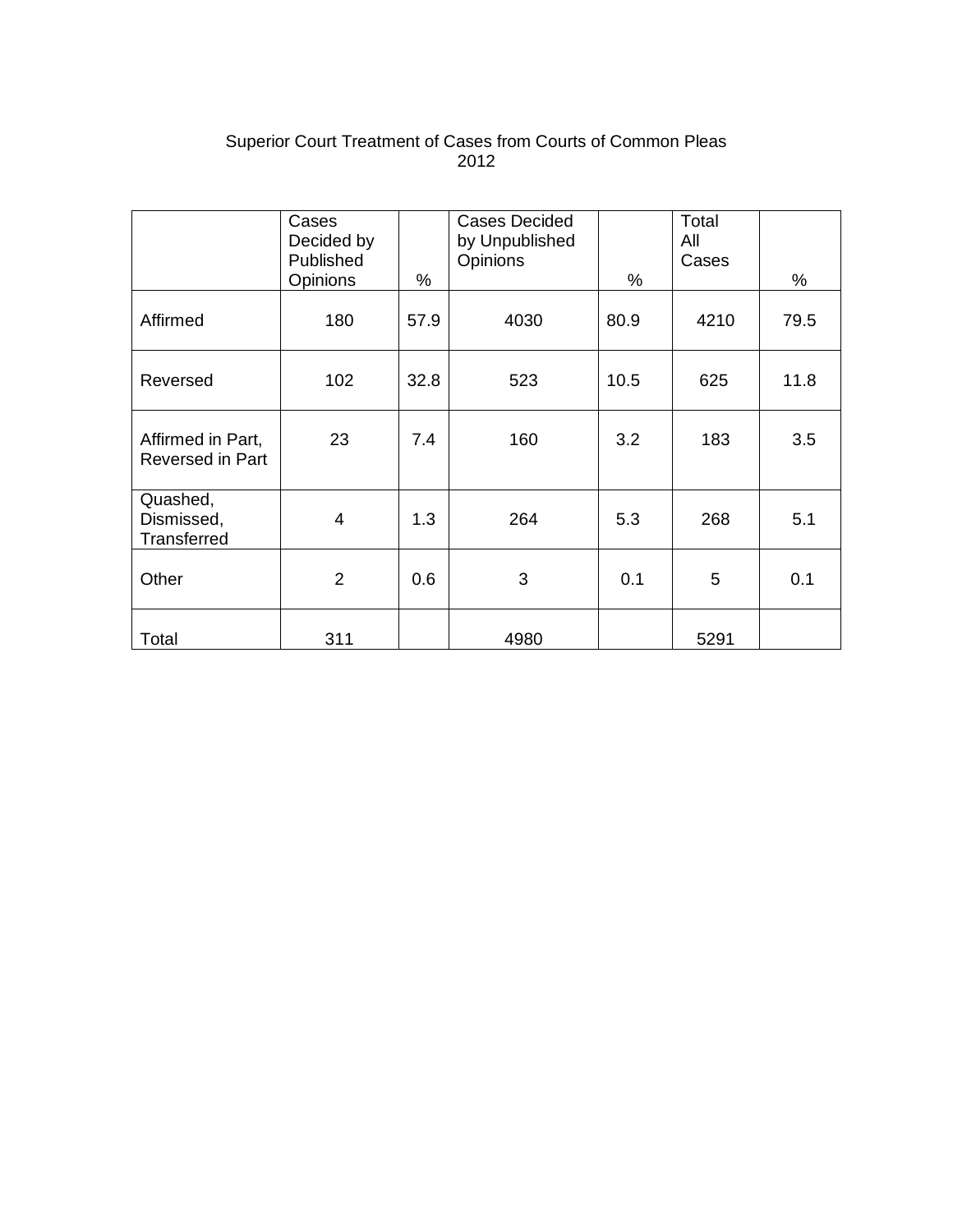## Supreme Court Treatment of Superior Court Cases

### Allocaturs: Petitions Filed and Concluded in 2012

| Total Allocatur Petitions Filed in 2012 from Superior Court Decisions | 1947 |
|-----------------------------------------------------------------------|------|
| <b>Number Granted</b>                                                 | 42   |
| <b>Number Denied</b>                                                  | 1741 |
| Number Voided                                                         | 5    |
| <b>Other Disposition</b>                                              | 55   |
| Open                                                                  | 1013 |

Disposition of Appeals from Superior Court Cases

| Reversed | 23 |
|----------|----|
| Affirmed | 27 |
| Other*   | 25 |
| Total    | 75 |

\*Includes affirmed/reversed, dismissed, improvidently granted, vacated and withdrawn.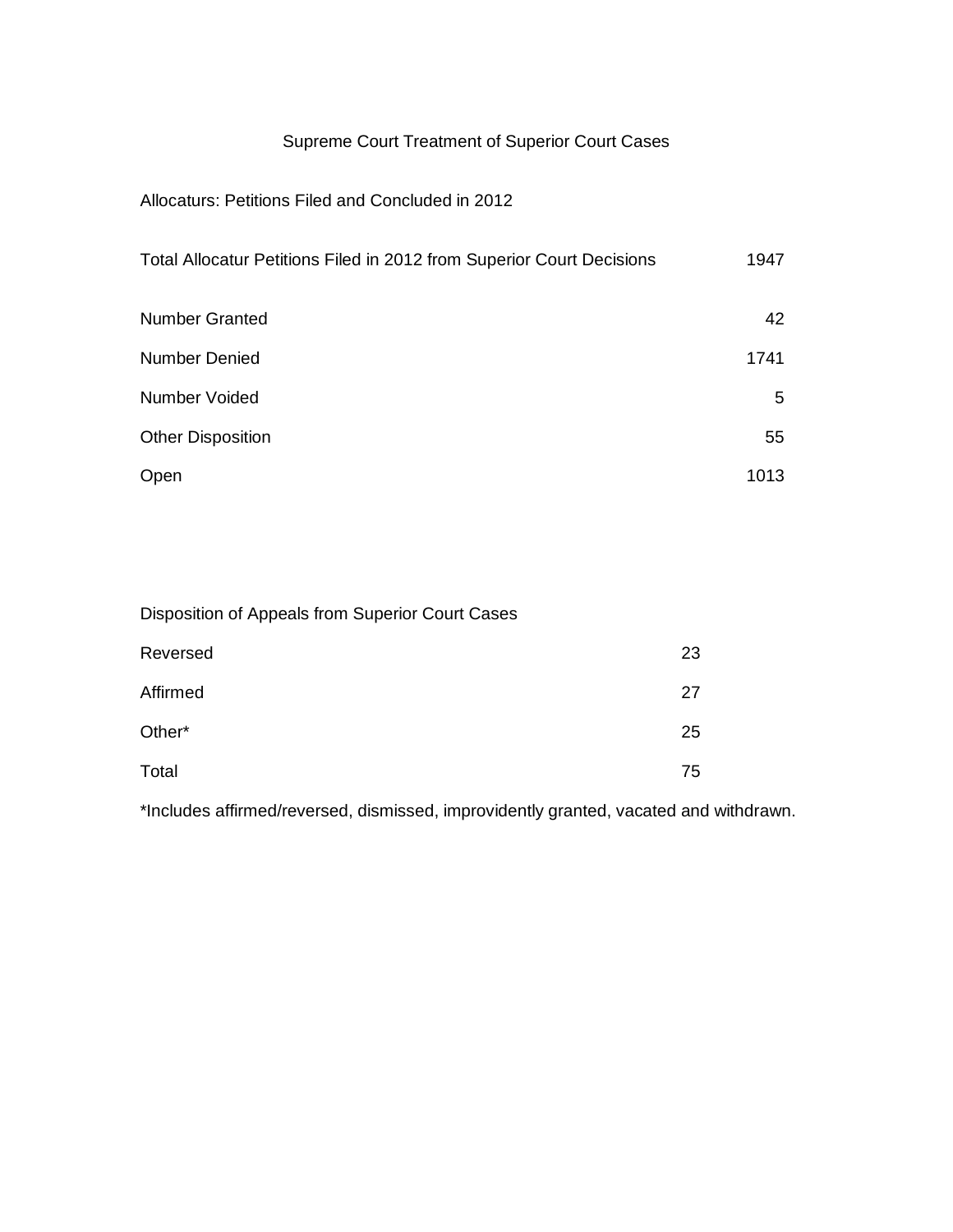#### **APPEALS BY COUNTY**

| Adams           | 43  |
|-----------------|-----|
| Allegheny       | 776 |
| Armstrong       | 15  |
| Beaver          | 59  |
| <b>Bedford</b>  | 18  |
| Berks           | 246 |
| Blair           | 56  |
| <b>Bradford</b> | 51  |
| <b>Bucks</b>    | 221 |
| <b>Butler</b>   | 84  |
| Cambria         | 59  |
| Cameron         | 10  |
| Carbon          | 25  |
| Centre          | 87  |
| Chester         | 216 |
| Clarion         | 24  |
| Clearfield      | 50  |
| Clinton         | 25  |
| Columbia        | 24  |
| Crawford        | 34  |
| Cumberland      | 77  |
| Dauphin         | 273 |
| Delaware        | 340 |
| Elk             | 8   |
| Erie            | 236 |
| Fayette         | 99  |
| Forest          | 14  |
| Franklin        | 123 |
| Fulton          | 12  |
| Greene          | 29  |
| Huntingdon      | 21  |
| Indiana         | 21  |
| Jefferson       | 56  |
| Juniata         | 18  |
| Lackawanna      | 152 |
| Lancaster       | 193 |
| Lawrence        | 27  |
| Lebanon         | 103 |
| Lehigh          | 257 |
| Luzerne         | 194 |
| Lycoming        | 108 |
| McKean          | 18  |
| Mercer          | 41  |
| Mifflin         | 18  |
| Monroe          | 134 |
| Montgomery      | 396 |
| Montour         | 5   |
| Northampton     | 138 |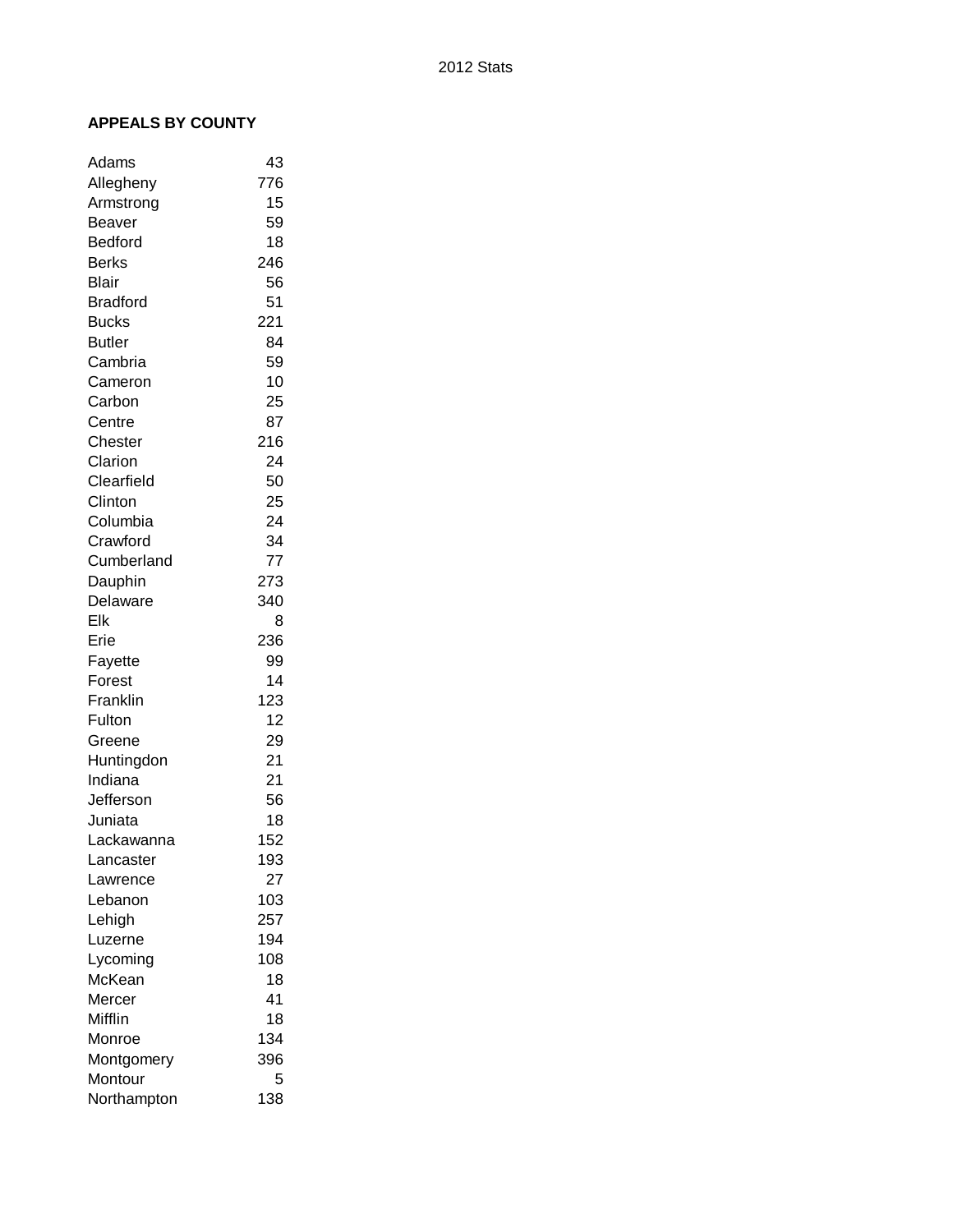| Northumberland | 37   |
|----------------|------|
| Perry          | 25   |
| Philadelphia   | 1706 |
| Pike           | 60   |
| Potter         | 15   |
| Schuylkill     | 69   |
| Snyder         | 13   |
| Somerset       | 26   |
| Sullivan       | 6    |
| Susquehanna    | 36   |
| Tioga          | 20   |
| Union          | 12   |
| Venango        | 28   |
| Warren         | 21   |
| Washington     | 90   |
| Wayne          | 29   |
| Westmoreland   | 117  |
| Wyoming        | 16   |
| York           | 247  |
| Total          | 7807 |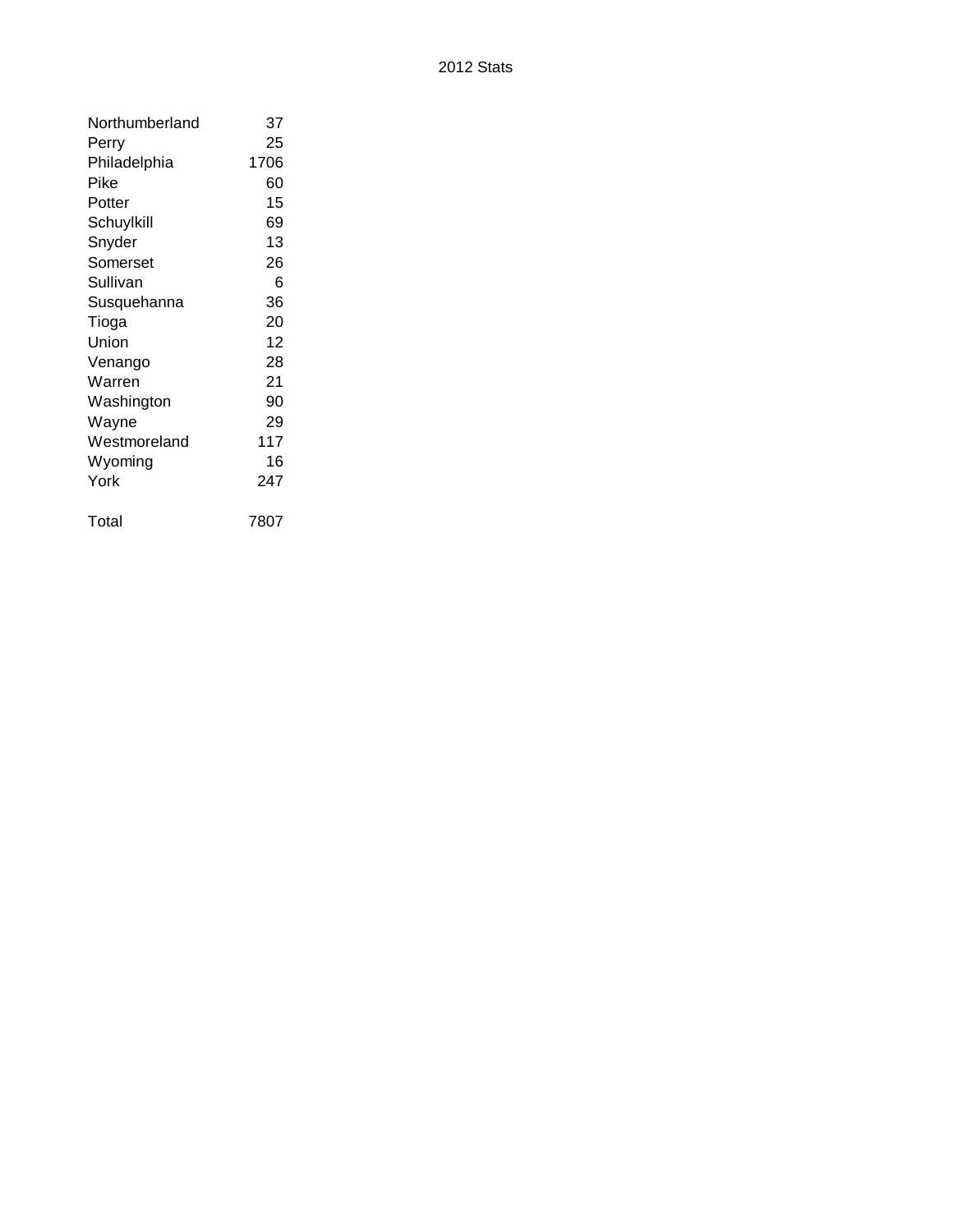#### **APPEALS BY CASE TYPE**

| Adoption                                          | 22  |
|---------------------------------------------------|-----|
| <b>Aggravated Assault</b>                         | 303 |
| <b>Aggravated Indecent Assault</b>                | 36  |
| Arbitration                                       | 39  |
| Arson                                             | 21  |
| Asbestos                                          | 38  |
| Assumpsit                                         | 100 |
| <b>Attempted Murder</b>                           | 39  |
| <b>Burglary</b>                                   | 193 |
| <b>Child Support</b>                              | 83  |
| <b>Civil Action Law</b>                           | 800 |
| Confession of Judgment                            | 39  |
| Contract                                          | 85  |
| <b>Controlled Substance</b>                       | 343 |
| <b>Corruption of Minors</b>                       | 59  |
| Criminal                                          | 176 |
| <b>Criminal Attempt</b>                           | 106 |
| <b>Criminal Conspiracy</b>                        | 109 |
| <b>Criminal Contempt</b>                          | 29  |
| <b>Criminal Mischief</b>                          | 22  |
| <b>Criminal Trespass</b>                          | 30  |
| Custody/Visitation                                | 241 |
| Declaratory Judgment                              | 60  |
| Dependency                                        | 119 |
| <b>Disorderly Conduct</b>                         | 33  |
| Divorce                                           | 176 |
| Driving Under the Influence                       | 245 |
| Ejectment                                         | 38  |
| <b>Endangering Welfare of Children</b>            | 24  |
| Equity                                            | 54  |
| Escape                                            | 20  |
| Estate/Probate/Wills/Intestate                    | 115 |
| Forgery                                           | 25  |
| <b>Habeas Corpus</b>                              | 34  |
| Harassment                                        | 37  |
| Homicide                                          | 197 |
| <b>Indecent Assault</b>                           | 103 |
| <b>Involuntary Deviate Sexual Conduct</b>         | 71  |
| <b>Involuntary Termination of Parental Rights</b> | 154 |
| Landlord/Tenant                                   | 28  |
| Mechanics's Lien                                  | 28  |
| <b>Medical Malpractice</b>                        | 49  |
| Mortgage Foreclosure                              | 90  |
| Motor Vehicle Accident                            | 35  |
| Motor Vehicle Violation                           | 31  |
| Murder                                            | 200 |
| Murder 1                                          | 205 |
| Murder <sub>2</sub>                               | 53  |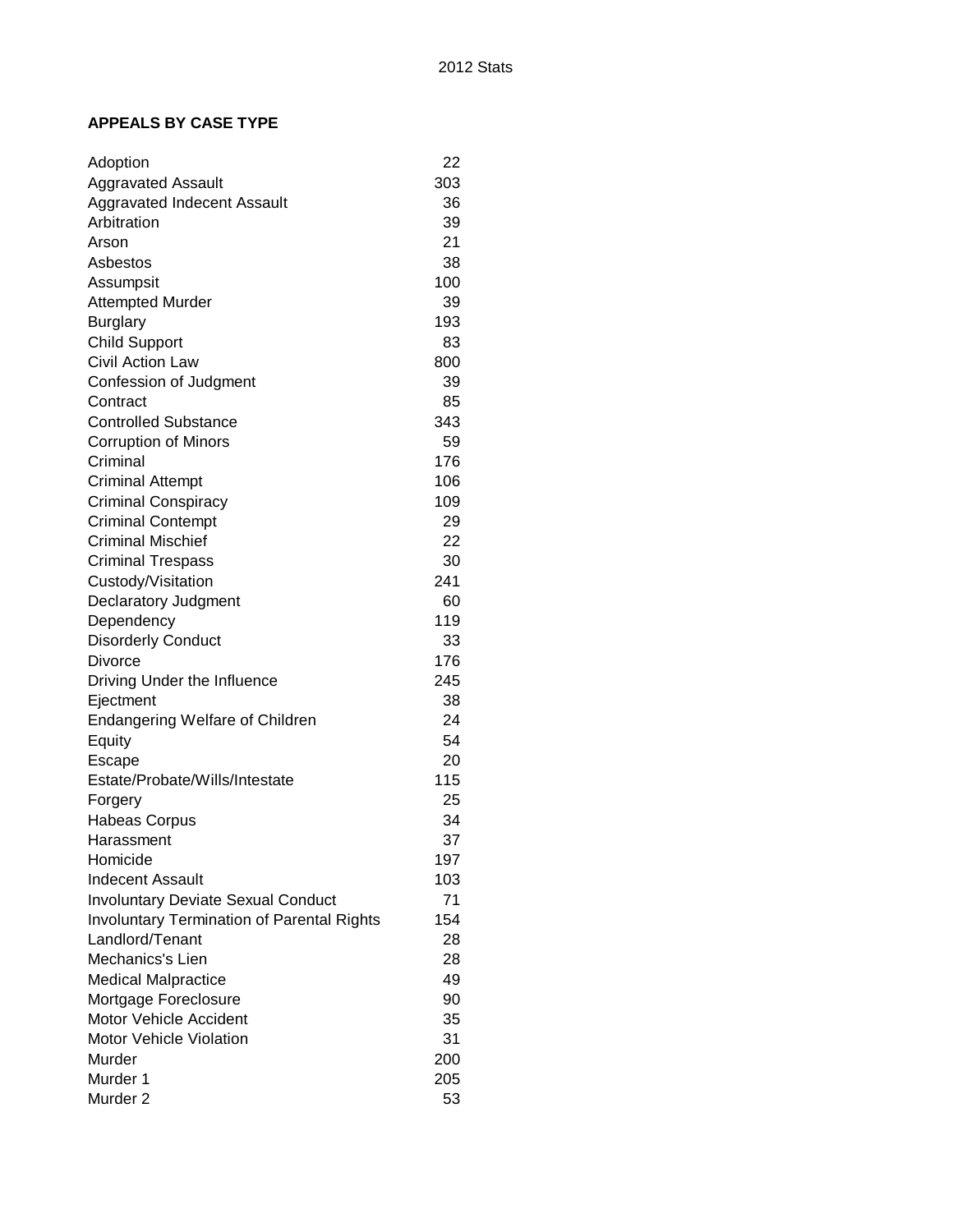| Murder <sub>3</sub>                   | 97   |
|---------------------------------------|------|
| <b>PCRA</b>                           | 31   |
| Possession of an Instrument of Crime  | 21   |
| Possession of Firearms                | 96   |
| Possession with Intent to Deliver     | 352  |
| Premises Liability - Slip/Fall        | 22   |
| <b>Protection from Abuse</b>          | 68   |
| <b>Quiet Title</b>                    | 38   |
| Rape                                  | 176  |
| <b>Receiving Stolen Property</b>      | 52   |
| Recklessly Endanger Another Person    | 28   |
| Robbery                               | 310  |
| Simple Assault                        | 101  |
| <b>Spousal Support</b>                | 52   |
| Summary Offense/Conviction            | 63   |
| <b>Termination of Parental Rights</b> | 136  |
| <b>Terroristic Threats</b>            | 37   |
| Theft                                 | 117  |
| Theft by Deception                    | 28   |
| Theft by Unlawful Taking              | 61   |
| Tort                                  | 26   |
| <b>Trespass</b>                       | 127  |
| Uniform Firearms Act                  | 62   |
| <b>Vehicle Violation</b>              | 65   |
| Violation of Probation/Parole         | 41   |
| *Other Civil                          | 181  |
| *Other Criminal                       | 282  |
| Total                                 | 7807 |

\*Includes appeals originally classified as "Other" as well as appeals originally classified in categories with fewer than 20 appeals filed in 2012.